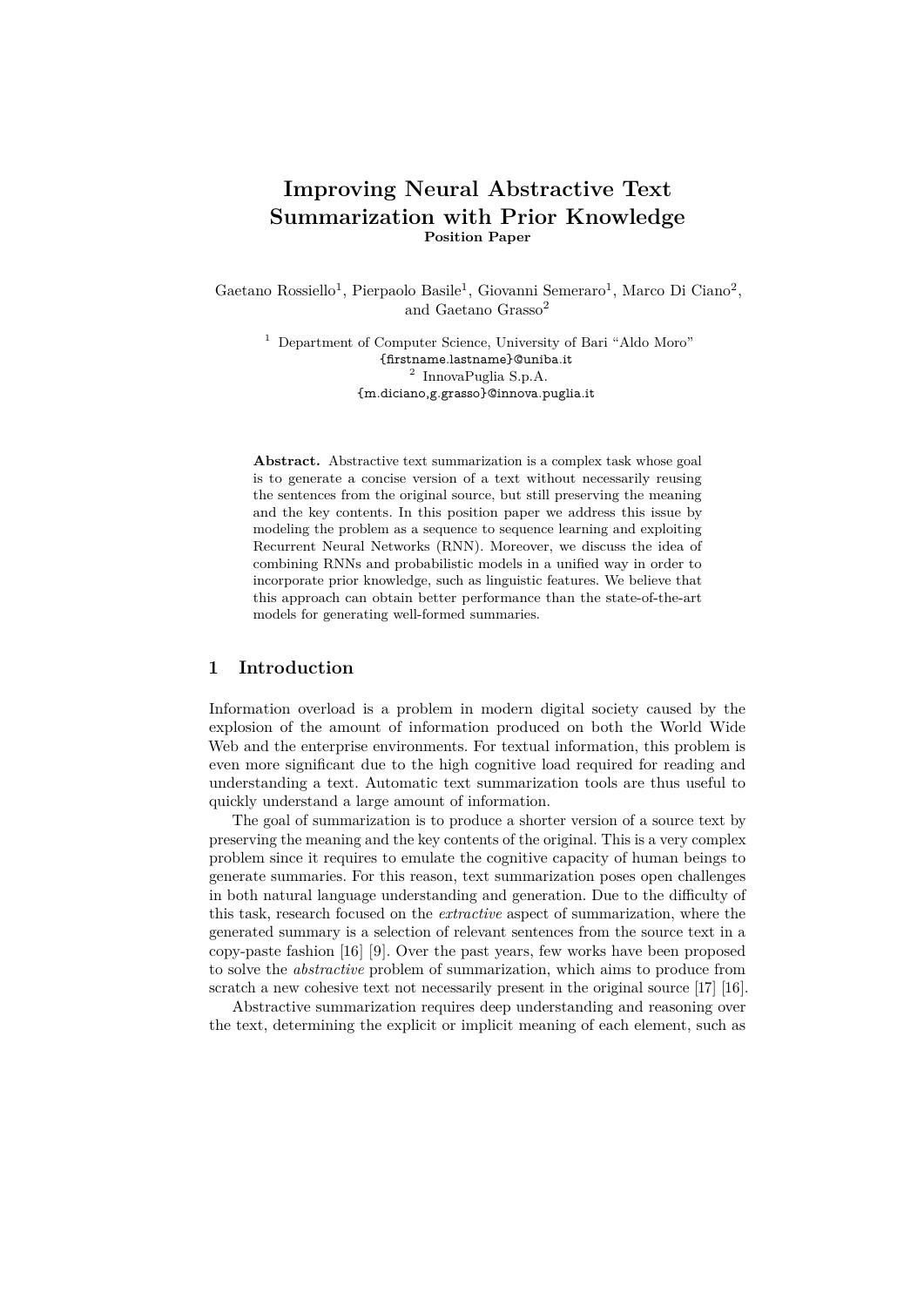Gaetano Rossiello et al.

words, phrases, sentences and paragraphs, and making inferences about their properties [\[14\]](#page-5-3) in order to generate new sentences which compose the summary.

Recently, riding the wave of prominent results of modern deep learning models in many natural language processing tasks [\[2\]](#page-5-4) [\[10\]](#page-5-5), several groups have started to exploit deep neural networks for abstractive text summarization [\[15\]](#page-5-6) [\[4\]](#page-5-7) [\[13\]](#page-5-8). These deep architectures share the idea of casting the summarization task as a neural machine translation problem [\[1\]](#page-5-9), where the models, trained on a large amount of data, learn the alignments between the input text and the target summary through an attention encoder-decoder paradigm. In detail, in [\[15\]](#page-5-6) the authors propose a feed-forward neural network based on neural language model [\[3\]](#page-5-10) with an attention-based encoder, while the models proposed in [\[4\]](#page-5-7) and [\[13\]](#page-5-8) use the attention encoder into a sequence-to-sequence framework modeled by RNNs [\[18\]](#page-5-11). Once parametric models are trained, a decoder module greedily generates a summary, word by word, through a beam search algorithm.

The aim of these works based on neural networks is to provide a fully datadriven approach to solve the abstractive summarization task, where the models learn automatically the representation of relationships between the words in the input document and those in the output summary without using complex handcrafted linguistic features. Indeed, the experiments highlight significant improvements of these deep architectures compared to extractive and abstractive state-of-the-art methods evaluated on various datasets, including the goldstandard DUC-2004 [\[12\]](#page-5-12) using various variant of ROUGE metric [\[11\]](#page-5-13).

## **2 Motivation**

The proposed neural attention-based models for abstractive summarization are still in an early stage, thus they show some limitations. Firstly, they require a large amount of training data in order to capture a good representation that properly maps good (soft) alignments between original text and the related summary. Moreover, since these deep models learn the linguistic regularities relying only on statistical co-occurrences of words over the training set, some grammar and semantic errors can occur in the generated summaries. Finally, these models work only at sentence level and are effective for sentence compression rather than document summarization, where both input text and target summary consist of several sentences.

In this position paper we argue about our ongoing research on abstractive text summarization. Taking up the idea of casting the summarization task as a sequence-to-sequence learning problem, we study approaches to infuse prior knowledge into a RNN in a unified manner in order to overtake the aforementioned limits. In the first stage of our research we focus on methodologies to introduce syntactic features, such as part-of-speech tags and named entities.

We believe that informing the neural network about the specific role of each word during the training phase may led to the following advantages: introducing information about the syntactical role of each word, the neural network can tend to learn the right collocation of words by belonging to a certain part-of-speech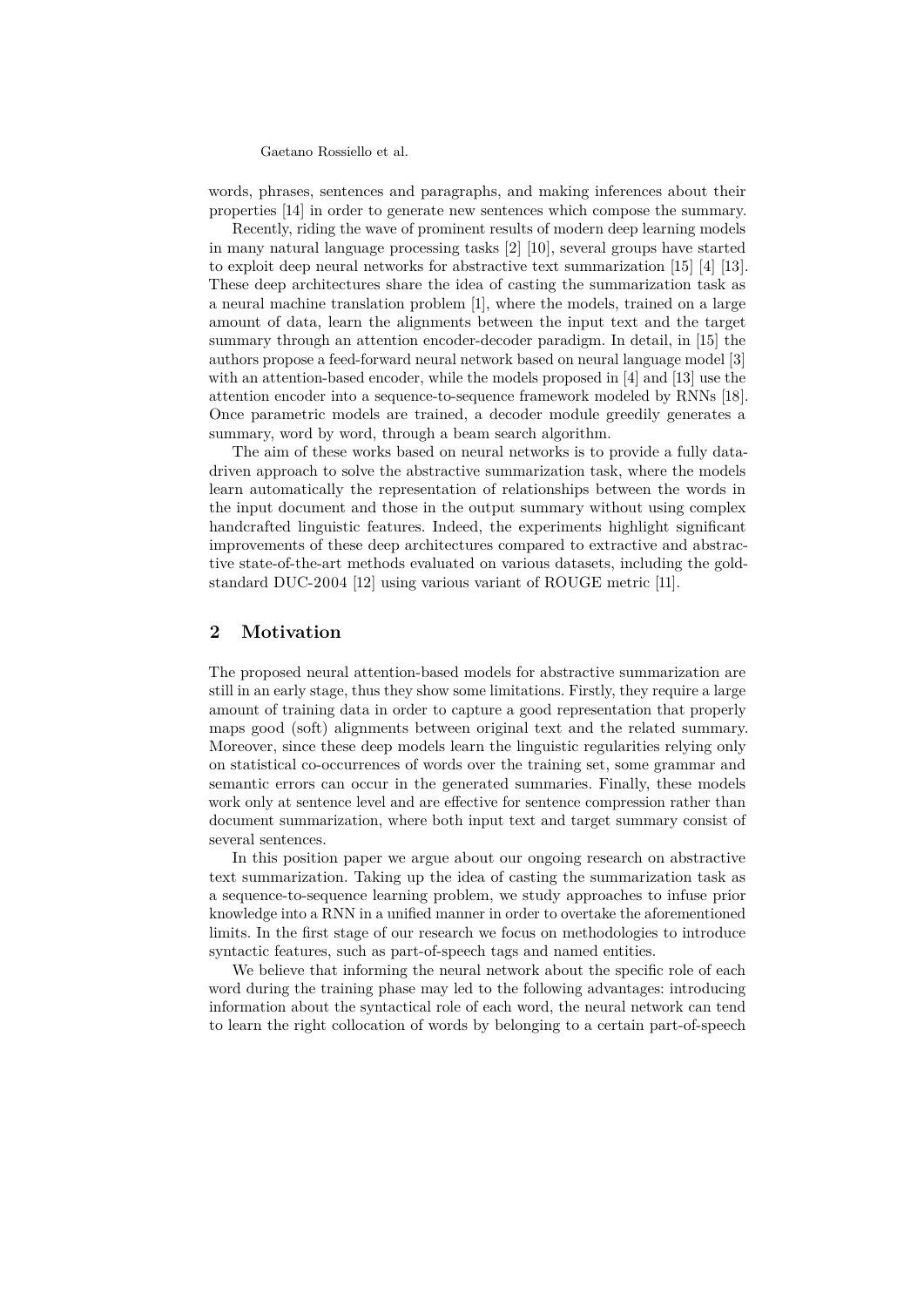class. This can improve the model avoiding grammar errors and producing wellformed summaries. Furthermore, the summarization task lacks of availability of data required to train the models, especially in specific domains. The introduction of prior knowledge can help to reduce the amount of data needed in the training phase.

## **3 Methodology**

In this section we provide a general view of our proposed model starting from a formal definition of the abstractive summarization problem to a discussion of the proposed approach aimed at introducing a prior knowledge into neural networks.

#### **3.1 Model**

Let us denote by  $x = \{x_1, x_2, ..., x_n\}$  and  $y = \{y_1, y_2, ..., y_m\}$  with  $n > m$ , two sequences, where  $x_i, y_j \in V$  and *V* is the vocabulary. *x* and *y* represent sequences of words of the input text and the output summary over the vocabulary *V* , respectively.

The summarization problem consists in finding an output sequence *y* that maximizes the conditional probability of *y* given an input sequence *x*:

<span id="page-2-0"></span>
$$
\arg\max_{y \in V} P(y|x) \tag{1}
$$

The conditional probability distribution *P* can be modeled by a neural network, with the aim of learning a set of parameters  $\theta$  from a training set  $T = \{(x^1, y^1), \ldots, (x^k, y^k)\}\$ of source text and target summary pairs. Thus, the problem is to find the right parameters that represent a good approximation of probability  $P(x|y) = P(x|y; \theta)$ .

The parametric model is trained to generate the next word in the summary, conditioned by previous words and the source text. Then, the conditional probability *P* can be factored as follows:

$$
P(y|x; \theta) = \prod_{t=1}^{|y|} P(y_t | \{y_1, \dots, y_{t-1}\}, x; \theta)
$$
 (2)

Since this is a typically sequence to sequence learning problem, the parametric function that computes the conditional probability can be modeled by RNNs using a encoder-decoder paradigm. Figure [1](#page-3-0) shows a graphical example. The encoder is a RNN that reads one token at time from the input source and returns a fixed-size vector representing the input text. The decoder is another RNN that generates words for the summary and it is conditioned by the vector representation returned by the first network.

Formally,

$$
P(y_t | \{y_1, \ldots, y_{t-1}\}, x; \theta) = g_{\theta}(h_t, c)
$$
\n(3)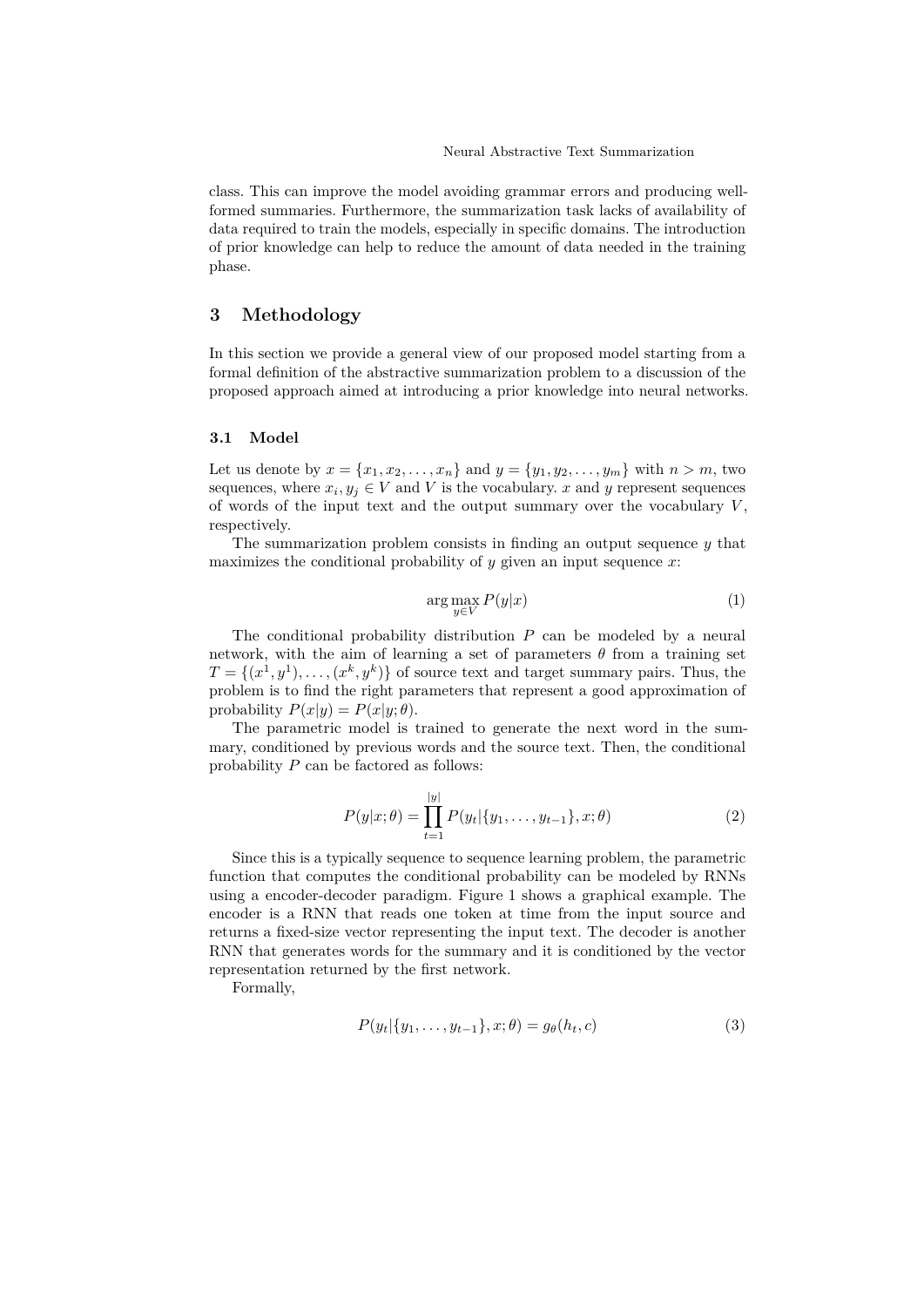Gaetano Rossiello et al.

<span id="page-3-0"></span>

**Fig. 1.** An example of encoder-decoder paradigm for sequence to sequence learning [\[18\]](#page-5-11).

At the time *t* the decoder RNN computes the probability of the word  $y_t$  given the last hidden state  $h_t$  and the context input  $c$ , where

$$
h_t = g_{\theta}(y_{t-1}, h_{t-1}, c) \tag{4}
$$

The vector context *c* is the output of the encoder and encodes the representation of the whole input source. This vector is fundamental to inform the decoder about the input representation during the generation of the next word. Some attentionbased mechanisms [\[15\]](#page-5-6) [\[1\]](#page-5-9) [\[4\]](#page-5-7) are integrated to help the network to remember certain aspects about the input. The good performance of the whole architecture often depends on how these attention-based components are modeled.

A simpler way to model  $g_{\theta}$  is using an Elman RNN [\[7\]](#page-5-14). Hence:

$$
h_t = sigmoid(W_1y_{t-1} + W_2h_{t-1} + W_3c)
$$
\n(5)

$$
P(y_t | \{y_1, \ldots, y_{t-1}\}, x; \theta) = softmax(W_4 h_t + W_5 c)
$$
\n(6)

where  $W_i$  are matrices of parameters learned during the training phase.

In tasks involving language modeling, variants of RNNs have shown impressive performance and they solve the vanishing gradient problem. These variants are Long-Short Term Memory (LSTM) [\[8\]](#page-5-15) and Gated Recurrent Unit (GRU) [\[5\]](#page-5-16).

Finally, the decoder generates summaries by assigning probability values word by word. In order to find a sequence that maximize the equation [\(1\)](#page-2-0), a beam search algorithm is commonly used.

The whole architecture is inspired by [\[18\]](#page-5-11) and [\[1\]](#page-5-9), which use this setting to solve a machine translation problem learning soft alignments between source and target sentences. However, the summarization problem has two significant differences. The words in both sequences *x* and *y* share the same vocabulary *V* and the problem is constrained by the length of the input source, which must be shorter than the target summary. Despite in [\[15\]](#page-5-6), [\[4\]](#page-5-7) and [\[13\]](#page-5-8) the authors adopt the same paradigm to solve the abstractive summarization task by taking in account these constraints, their proposals regard only summarization of unique sentences. This constraint makes the summarization closer to a machine translation problem, where the length of the source and the target are similar. Conversely, for a document level of summarization, where the summary is far more shorter than the original text, the length constraint is stronger. Designing neural models to solve summarization at document o multi-document level is a promising future direction that we want to explore.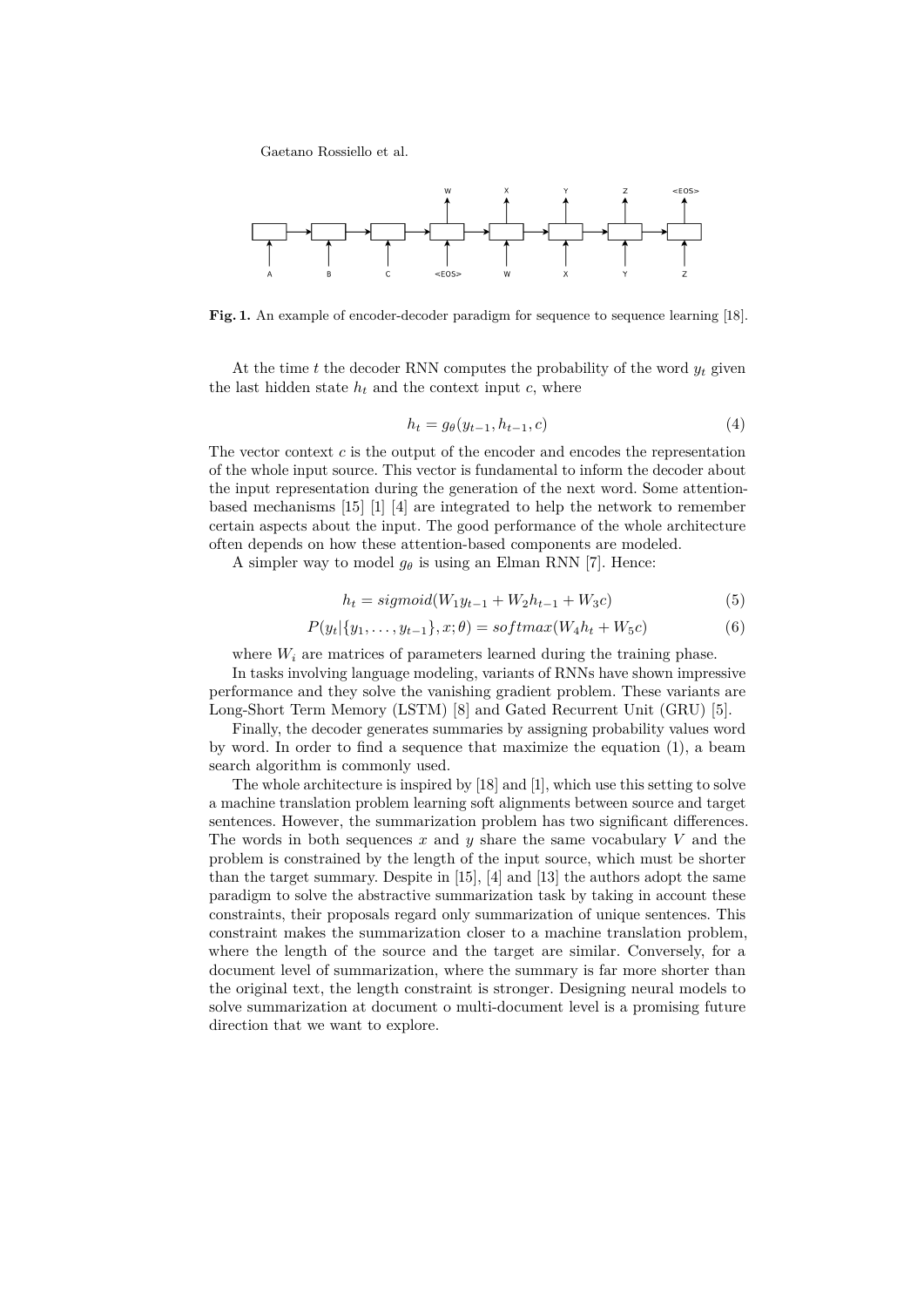#### **3.2 Proposed approach**

In our preliminary research we focus on techniques to incorporate prior knowledge into a neural network. We start by taking into account only lexical and syntactic information, such as part-of-speech and named entities tags. The core idea is to replace the softmax of each RNN layer with a log-linear model or a probabilistic graphical model, like factor graphs. This replacement does not arise any problem because the softmax function converts the output of the network into probability values, where the softmax can be seen as a special case of the extended version of RNN [\[6\]](#page-5-17). Thus, the use of probabilistic models allows to condition the probability value, given an extra feature vector that represents the lexical and syntactic information of each word.

We believe that this approach can learn a better representation of the input context vector during the training and it can help the decoder in the generation phase. In this way, the decoder can assign to the next word a probability value which is related to the specific lexical role of that word in the generated summary. This can allow the model to decrease the number of grammar errors in the summary, even using a smaller training set since the linguistic regularities are supported by the extra vector of syntactic features.

## **4 Evaluation Plan**

We plan to evaluate our models on gold-standard datasets for the summarization task, such as DUC-2004 [\[12\]](#page-5-12), Gigaword [\[15\]](#page-5-6) and CNN/DailyMail [\[13\]](#page-5-8) corpus, as well as on a local government dataset of documents made available by InnovaPuglia S.p.A. (consisting of projects and funding proposals) using several variants of ROUGE [\[11\]](#page-5-13) metric.

ROUGE is a recall-based metric which assesses how many n-grams in generated summaries appear in the human reference summaries. This metric is designed to evaluate extractive methods rather than abstractive ones, thus the former would be advantaged.

The evaluation in summarization is a complex problem and it is still an open challenge for three main reasons. First, given an input text, there are different summaries that preserve the original meaning. Furthermore, the words that compose the summary could not appear at all in the original source. Finally, ROUGE metric cannot measure the quality of grammar structure of the generated summary. To overcome these issues we plan an in-vivo experiment with a user study.

## **5 Conclusions and Future Work**

In this position paper we outlined our ongoing research on abstractive text summarization using deep learning models. The abstractive summarization is a harder task than extractive summarization, where the techniques produce a summary by selecting the most relevant sentences from an input source text. We